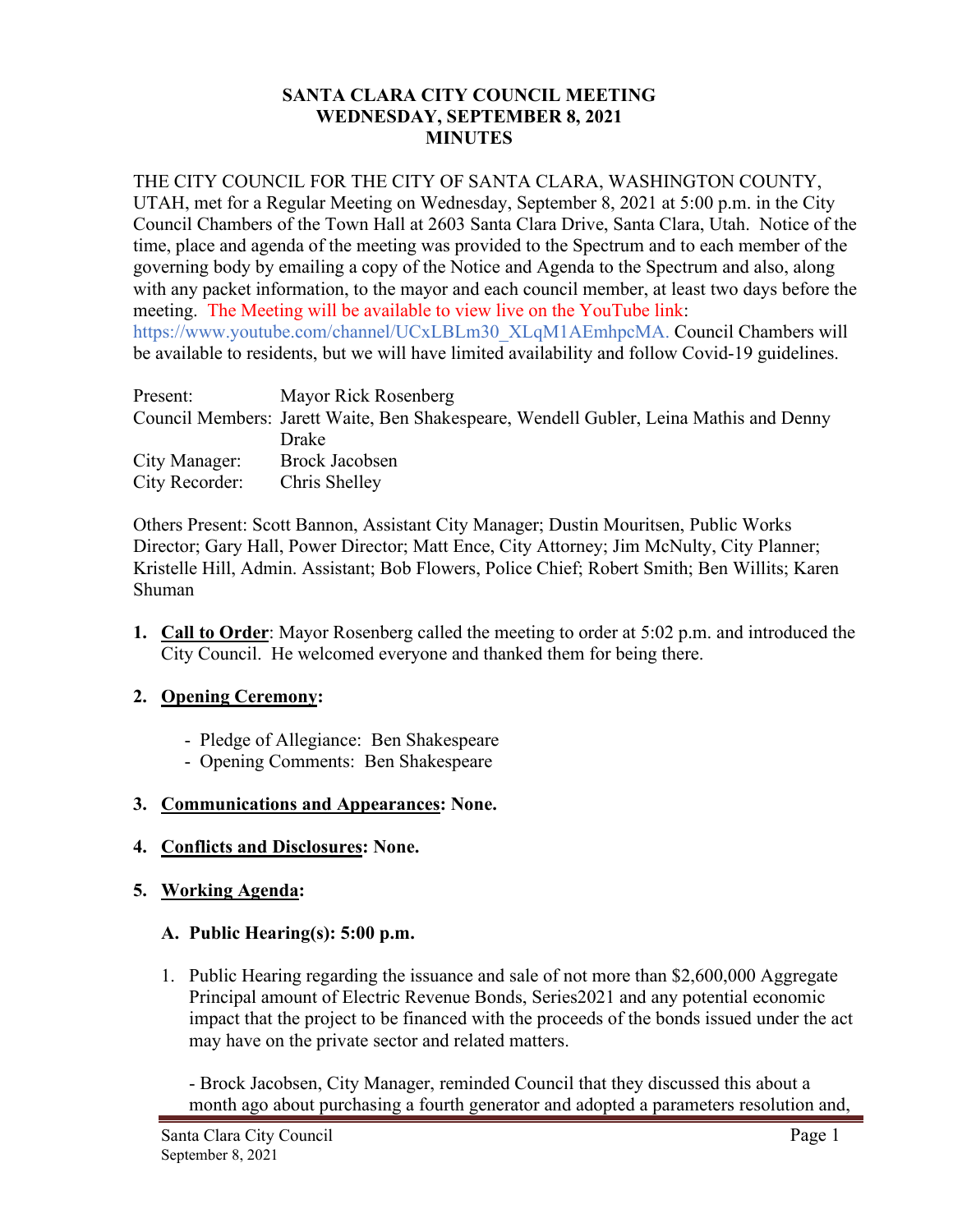in that resolution, we also set the date for a public hearing. This is to open it up for the public to discuss and also the contest period they have to come and discuss. The issuance of the bonds says it is not to be more than \$2.6 million. The number that Zions Bank gave us is a little less than that with the cost of issuance fees and everything it is under \$2.6 million with the rate at 1.83% and is callable at any time. He said this for the purchase of a fourth generator and now the substation has 2.5-megawatt gas generator, which helps us during the peaking hours and to help generate power for the city.

5:07 p.m. Public Hearing Opened.

- No comments were made.

5:07 p.m. Public Hearing Closed.

# **B. Consent Agenda:**

- 1. Approval of Claims and Minutes
	- Aug. 25, 2021 Regular City Council Meeting Minutes
	- Sept. 1, 2021 City Council Work Meeting Minutes
	- Claims through Sept. 8, 2021

# 2. Calendar of Events

- Sept. 22, 2021 Regular City Council Meeting
- Oct. 6, 2021 City Council Work Meeting
- Oct. 13, 2021 Regular City Council Meeting
- 3. Consider approval of a Proclamation setting September 17 23, 2021 as Constitution Week.

- Mayor Rosenberg said this a proclamation that sets Sept. 17 - 23 as Constitution Week. He reminded Council that they reviewed this proclamation at the Work Meeting. This proclamation will be read during the Constitution Day ceremony Friday, Sept. 17 at 1:30. There is a good program set up. The Boy Scouts from Troop 407 are going to do the flag ceremony and Pledge of Allegiance. The Daughters of the American Revolution are going to be here. It is a 30-minute program that will culminate with the ringing of the bells and some patriotic music on the glockenspiel. We are hopeful to have it outside at Town Hall weather permitting. There will be a couple of guest speakers. He asked the Council to be there for the program.

**Motion to Approve the Consent Agenda. Motion by Denny Drake, seconded by Leina Mathis. Voting Aye: Leina Mathis, Jarett Waite, Denny Drake, Wendell Gubler and Ben Shakespeare. Voting Nay: None. Motion Carried.**

# **C. General Business:**

1. Consider adoption of a Temporary Land Use Ordinance 2021-11 to require water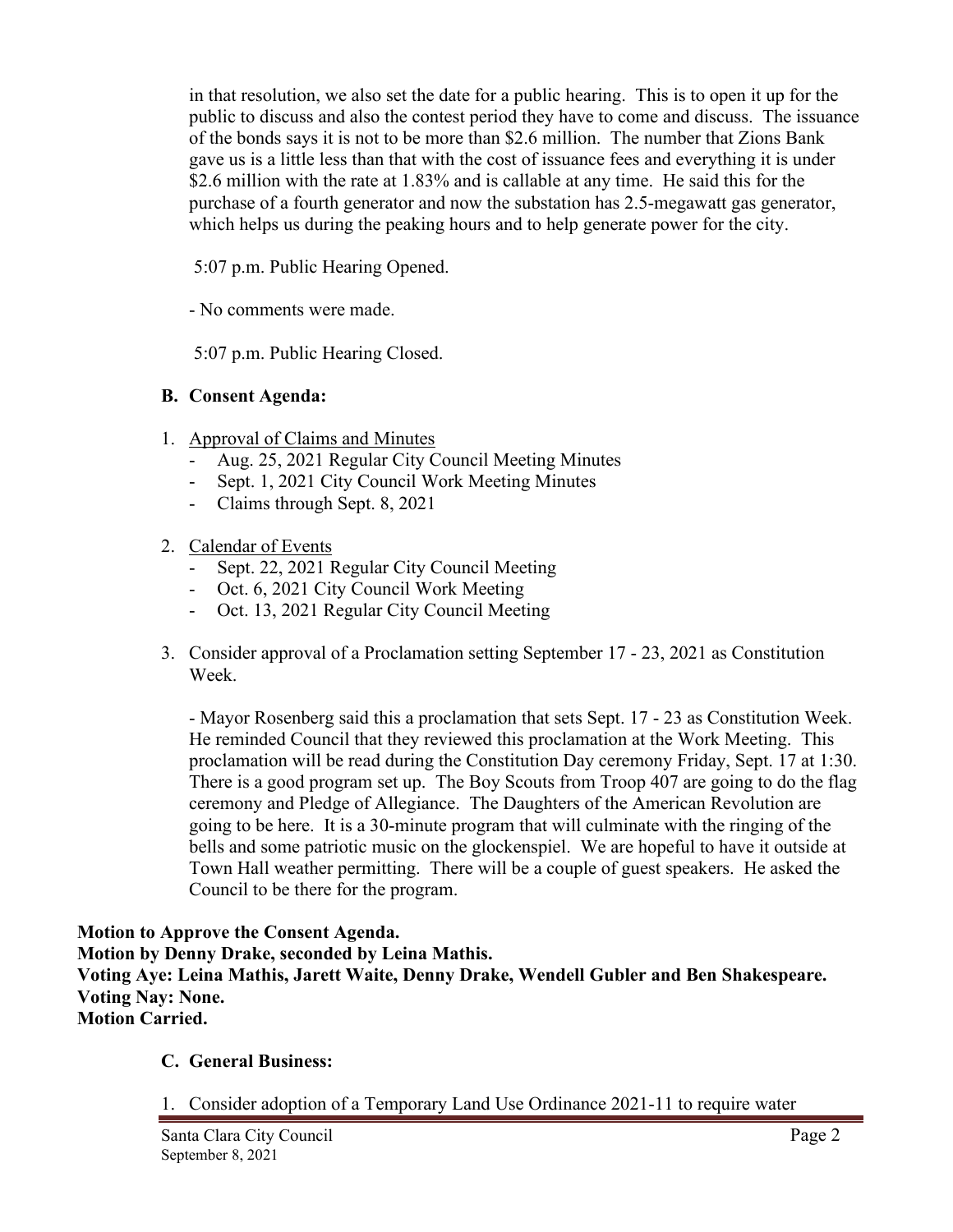efficient landscaping on all new development, pending the adoption of a permanent ordinance, in response to severe drought conditions in the southern Utah area.

- Matt Ence, City Attorney, said this is continuing on from our discussion of this item from the Work Meeting last week. We had last week a draft, a temporary ordinance, which took a draft of what we think is going to come from the Water Conservancy District soon and incorporated that into a temporary ordinance for the city. But given that we don't know exactly what that is going to look like coming from the Water District and we will still need to review it and potentially modify it to work for our needs we talked about a different approach to this ordinance and so the ordinance before the Council tonight is the result of that different approach. The idea is that rather than adopting a temporary ordinance with all the regulations and requirements for water efficient landscaping instead if Council adopts this temporary ordinance, we will say that from now to 120 days from now at the most, any development applications that come in are agreeing by filing their application that they will comply with the permanent water efficiency ordinance after it is adopted. There are different kinds of development applications. Some of them require a landscape plan. There are other kinds of development applications that don't require that. We want to try and capture all of those, so he said he addressed those two categories in the ordinance. Where an application requires a landscape plan the ordinance says that whoever is making that application doesn't have to file the landscape plan now and they can still get their application considered and potentially approved but once the permanent water efficiency ordinance comes into effect then they would submit their landscape plan for review and approval. If someone isn't required to submit a landscape plan by filing that application, they are agreeing to comply with whatever the permanent ordinance is. He said this is the approach we have taken. He said the application for PDR that is on the agenda tonight that we are going to consider, because Robert Smith is already through the application process this would not apply to him.

- Mayor Rosenberg said it is really to put everyone's submitting application on notice that this is coming and fairly soon.

- Matt Ence said this is a reasonable way to do it. The other alternative is to not approve any development applications until there is a new ordinance. He said he thinks the developers would prefer to do it this way. This is better than a total moratorium. - Mayor Rosenberg said he anticipates the new ordinance is going to possibly require landscape plans for front and back yards where right now it is just the front yard that the City requires. The new ordinance is going to require at least the plan for the backyard. We need to make sure there is some education that goes on with the builders and homeowners.

- Matt Ence said the City's protection on that is for any of those development applications the city will have some way to enforce this on the back end. He said this is for 120 days so that puts the ticking clock on the City Council to put something in place before then or else this will expire.

- Mayor Rosenberg said that based on what the Water District has told us we should be getting that ordinance in the next week or two and it will start through that review and approval process. We should have some good indication on what is going to be in it fairly soon. The Water District is trying to come up with an ordinance that all the cities can have so that it is the same from one city to the next.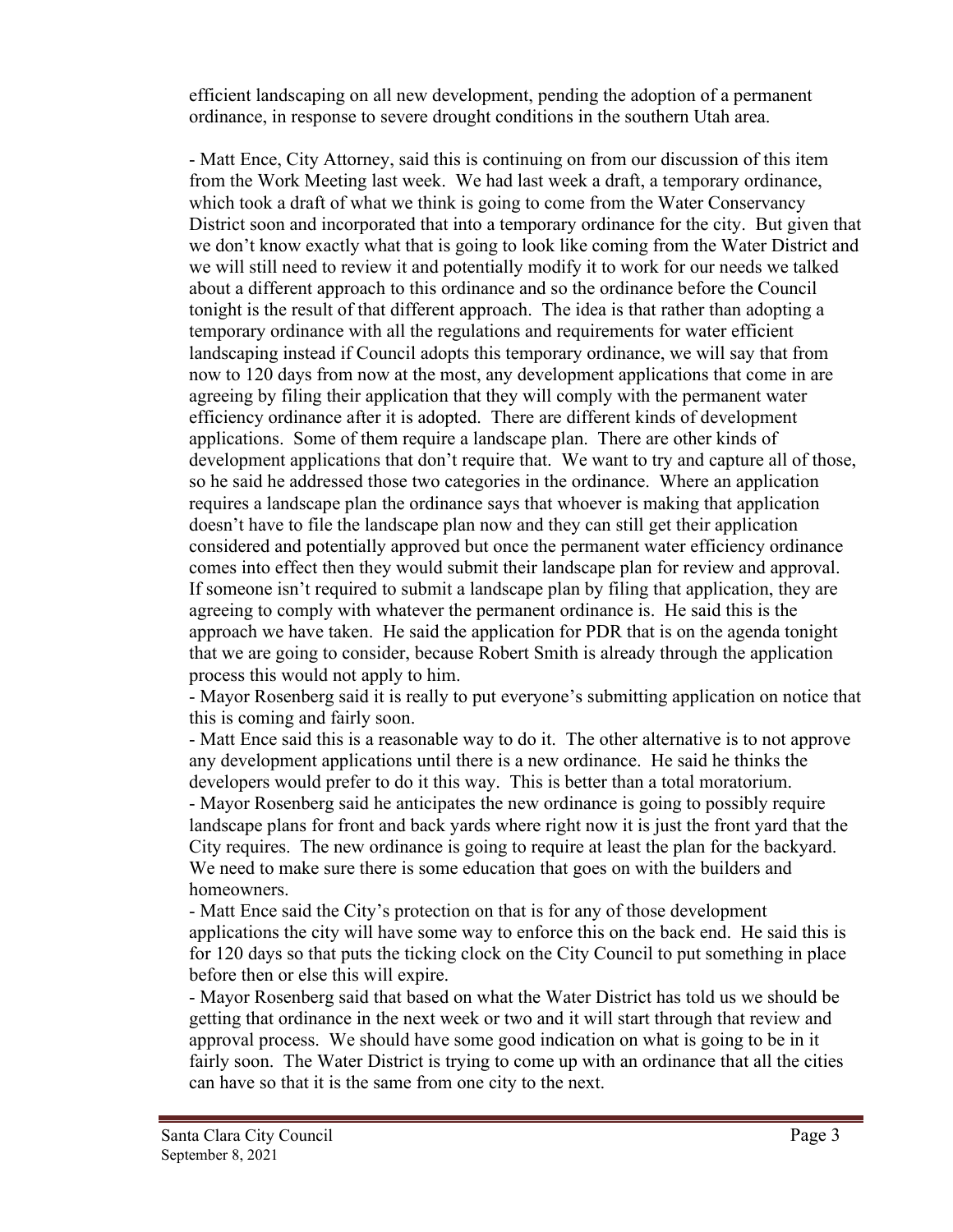**Motion to Approve the adoption of a Temporary Land Use Ordinance 2021-11 to require water efficient landscaping on all new development, pending the adoption of a permanent ordinance, in response to severe drought conditions in the southern Utah area as presented.**

**Motion by Jarett Waite, seconded by Ben Shakespeare.** 

**Voting Aye: Leina Mathis, Jarett Waite, Denny Drake, Wendell Gubler and Ben Shakespeare. Voting Nay: None.**

**Motion Carried.**

2. Consider an amendment to the Santa Clara City Zoning Ordinance to amend Section 17.68.50:C to exempt affordable housing projects from the 30-unit apartment limit in the Planned Development Residential Zone and approve Ordinance 2021-12. Presented by Bob Nicholson / Jim McNulty, City Planners.

- Jim McNulty said this is an ordinance amendment to Section 17.68.50: C. This section of the ordinance for PDR's has bonus density criteria. Right now, we have a number of items including building design and material, site design, landscaping, and project amenities. We also have an apartment project that is limited to 30 dwelling units per project currently under the current ordinance. What is being proposed tonight is that restriction would be removed from the ordinance if the proposal was proposing an affordable housing project being the criteria for Federal tax credits or similar State affordable housing criteria. The criteria would be Utah housing; it could be HUD so there is some flexibility there. It is a competitive process and there is a timeline. The Planning Commission met on this last night and they did forward a recommendation for approval to the City Council. He reminded the City Council that they have had some work sessions including a combined work session with the Planning Commission to discuss this item. He said that at this point Staff would recommend to Council a vote to approve this item allowing for the PDR zone, Section 17.68.50:C to be amended as proposed.

- Ben Shakespeare asked about the phrase that states: "an affordable housing project meeting the criteria for Federal tax credits or similar State affordable housing criteria". He asked because it is a competitive process on that is it simply that it meets the criteria or that it is approved?

- Mayor Rosenberg said he thinks that the criteria needs to be in place and that they meet the criteria then they would not have to be approved for tax credit as long as they meet the criteria. There are three for four different models that they could meet and still meet the definition.

- Jim McNulty said that is the case. In each case they have to meet the criteria to go through that competitive process and be considered.

- Mayor Rosenberg said we could even possibly establish our own criteria.

- Matt Ence said he thinks Ben had a good question and it is worth some thought because when a project meets the criteria and actually qualifies for one of these projects one of the things that follows along with that is the agencies involved actually continue to monitor the project so that it continues to qualify and meet those criteria. This is something we haven't talked about the city doing in conjunction in making this change to our ordinance. He said he thinks it might be worth stating not just that it will meet the criteria but that it will qualify for one of these projects because if it doesn't qualify then there is nobody monitoring for continued compliance.

- Mayor Rosenberg said we may have to establish some qualifications/criteria and it may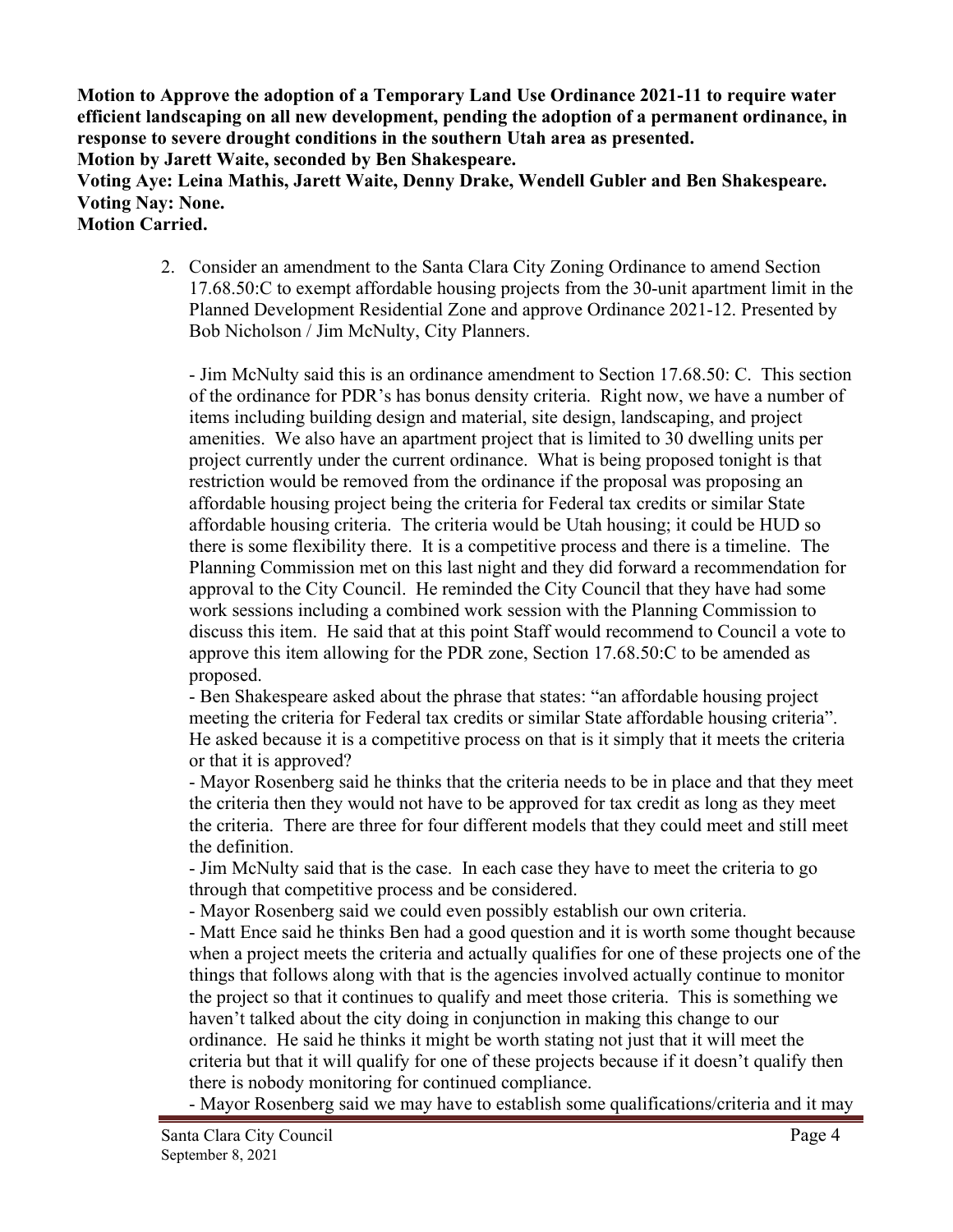be something that the City has to get involved in if it is not with one of the Federal or State projects that has those oversights. We could probably put that into play and set that up.

- Brock Jacobsen said we could probably piggyback on what the Housing Authority does. They have an annual audit and income verification.

- Denny Drake said that is unless they are approved by the Federal or State rather than us having to hire someone to do it separately.

- Matt Ence said that is his concern. Here we are talking about a zone change. That is the context we are talking about. If the Council looks at a project that looks like it complies with the requirements and then give a zone change approval and then the developer sells the property and they decide they are not going to do it as affordable housing anymore, there is no way for the City without that monitoring that goes on by those other agencies unless we put that kind of a scheme into effect ourselves there is no way for us to ensure that it continues that way. He said maybe the way to say it is it needs to qualify for one of those programs at least before construction occurs.

- Mayor Rosenberg said we are talking about the zoning ordinance. He talked about developing verification and qualification requirements and funding for the verification as part of the project approval process and that still has to come before the City Council. - Jim McNulty talked about if developers don't meet the criteria or qualify, they would have to come back and amend their plan. He said the different agencies have criteria and there are measure where they inspect and review every year to make sure they are compliant.

- Leina Mathis suggested making the zone change subject to the approval of the tax credits. She suggested leaving it the way it is and work on it going forward where we set up some parameters to follow similar to what Utah Housing Authority does.

- Matt Ence said the easiest way to do it would be that they just have to qualify for the tax credits prior to construction and what that does is when they come back for their building permit the city makes sure they qualified for the tax credits. Right now, we don't have that administration to do that monitoring but we could do that monitoring if we wanted to, but this ordinance doesn't do that.

- Leina Mathis asked if we would make it part of the zone change request or are we changing the verbiage in the ordinance.

- Matt Ence suggested adding to the language of the ordinance that to be approved for the zone change they have to meet the criteria and prior to construction they have to qualify for the tax credits. That would cover us for now and if we wanted to come back later if we wanted to put some kind of a monitoring scheme into place that the city monitors, we could do that, but this would still protect us and accomplish what we are trying to accomplish tonight.

- Leina Mathis said she thinks we want to do that. We are going to potentially have developers come who aren't interested in doing tax credits but are willing to do some affordable housing based on some parameters that we establish with them.

- Mayor Rosenberg said he agrees with what Matt is saying for tonight, but he wants to continue working to develop some alternative criteria, maybe working with the Housing Affordability Coalition to where we can get some affordable housing built into these projects, so they are not at the will of the tax credits selection committee. We can work with the other cities and develop some criteria like that that can be administered locally.

- Matt Ence agreed. He said with that change we can still adopt this tonight. He said it should read the way it is proposed and at the end add a comma and say, "and is approved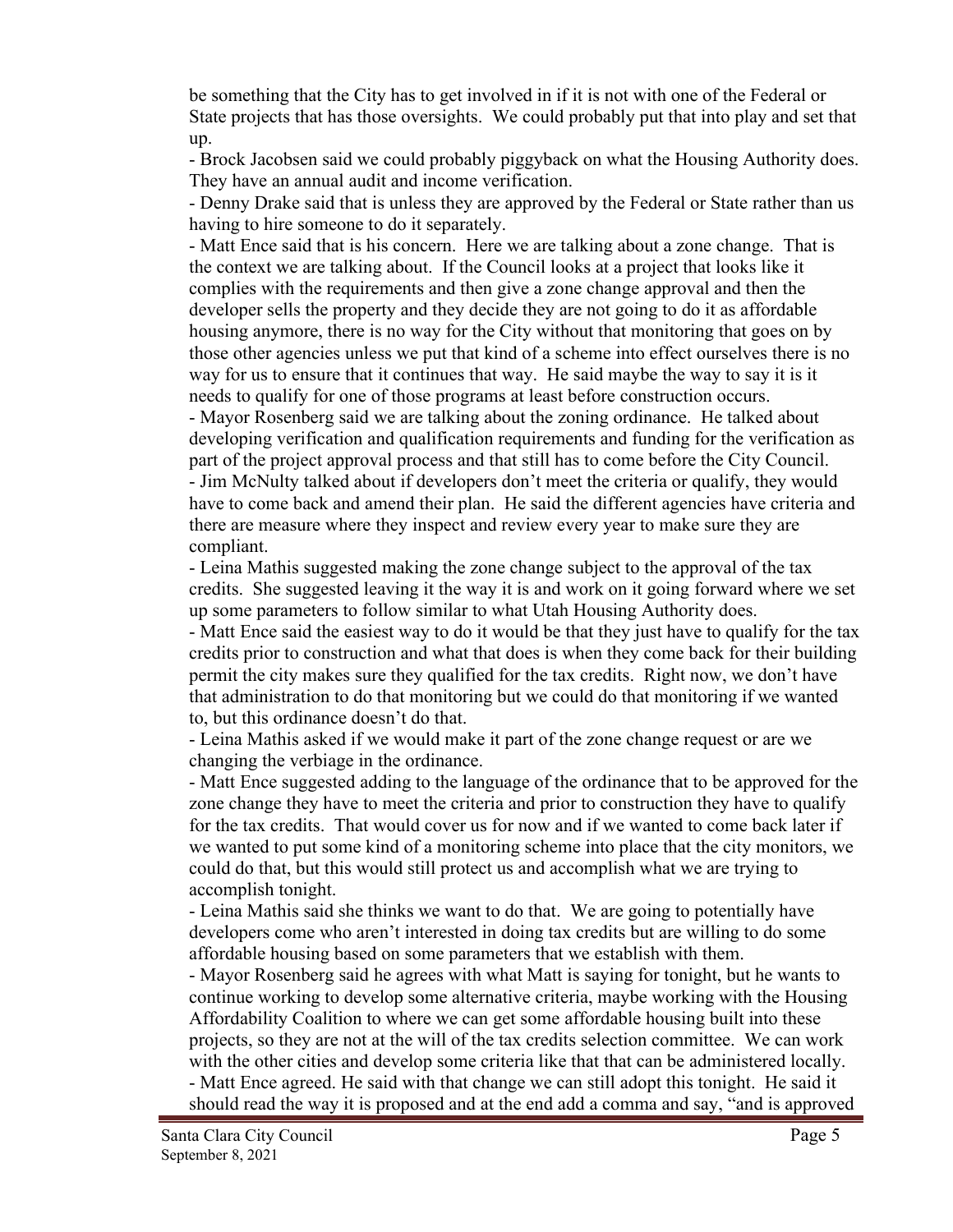for such credits prior to construction".

- Jim McNulty asked if "local" should be added as well. We have "State", but do we want to add "local" there before we add that last portion of the sentence.

- Matt Ence said he likes that.

- Brock Jacobsen asked where it says "before they can start construction" does that

construction mean on the affordable housing or is it on the entire project.

- Mayor Rosenberg said the affordable housing project. It only applies to that part.

**Motion to Approve an amendment to the Santa Clara City Zoning Ordinance to amend Section 17.68.50:C to exempt affordable housing projects from the 30-unit apartment limit in the Planned Development Residential Zone and approve Ordinance 2021-12 with the criteria that has been discussed and the change in the verbiage at the end of C to include "and is approved for such credits prior to construction" and "local".**

**Motion by Denny Drake, seconded by Wendell Gubler.**

- Jarett Waite said we aren't affecting density at all. We are just exempting the 30 apartment limit. He said the motion should be amended because it is staying the same.

**Amended Motion to Approve an amendment to the Santa Clara City Zoning Ordinance to amend Section 17.68.50:C to exempt affordable housing projects from the 30-unit apartment limit in the Planned Development Residential Zone and approve Ordinance 2021-12 with the criteria that has been discussed and the change in the verbiage at the end of C to include "and is approved for such credits prior to construction" and "local". The density requirements would stay the same. Motion by Denny Drake, seconded by Wendell Gubler.**

**Voting Aye: Jarett Waite, Leina Mathis, Ben Shakespeare, Wendell Gubler and Denny Drake. Voting Nay: None.**

**Motion Carried.**

 3. Consider a zone change from Residential R-1-10 to Planned Development Residential for Deserts Edge project on 20.7 acres located east of 400 East and north of North Town Road and approve Ordinance 2021-13. The subject property abuts Ivins City to the west and to the north. Robert Smith Applicant. Presented by Bob Nicholson, City Planner.

- Jim McNulty said this is the application for the zone change from Residential R-1-10 to Planned Development Residential to allow for one development, called Deserts Edge, with 2 sub areas of development with a total of 239 dwelling units to be constructed on 20.1 acres. The 239 total units consist of 36 front-loaded townhomes, 83 rear-loaded townhomes (via an alley) and a 120-unit apartment project on the south end. Overall density for both adjoining developments would be just under 12 dwelling units per acre (11.94). Note that the Density Bonus criteria must be met in order to have a density over 8 units / acre. Coyote Landing proposes 119 two-story townhome dwellings with 2-car attached garages. There are 36 front-loaded units, and 83 rear-loaded units (accessed via an alley). The building exteriors (a mix of 3, 4, 5, 6, and 7 plex's) consist primarily of stucco, fiber cement panels (i.e., hardy board), and windows, or on other elevations there are garage doors, masonry, stucco, and fiber cement panels. The elevation drawing shows the eaves at 18' and the pitched roof peak at 27'5". The roof material consists of flat tiles. They have a landscape plan and an open space plan and that does meet the criteria of the ordinance. The applicant requests approval for the 119 townhome units to be used for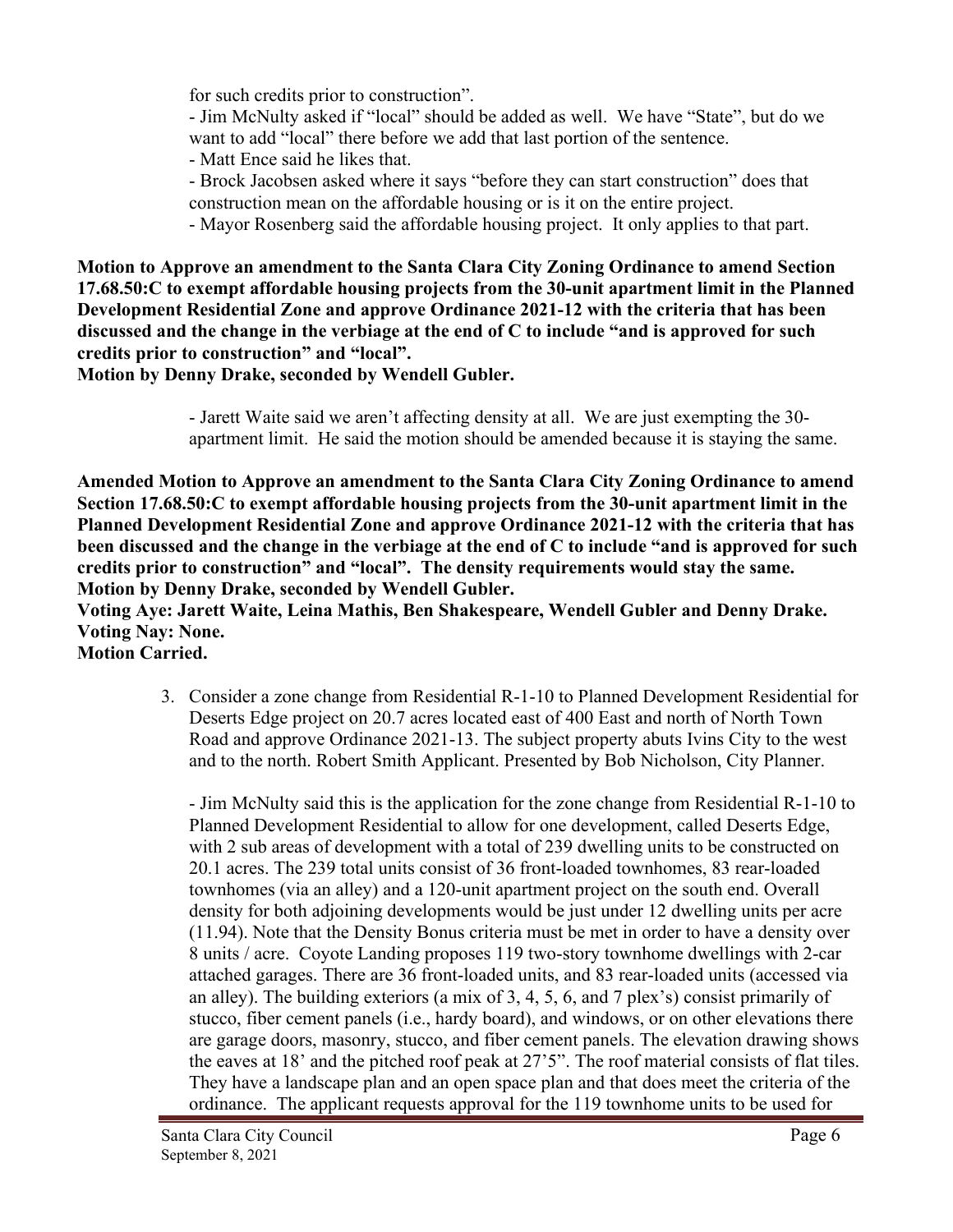short-term rentals, in order to allow the future owners of the townhome units to offer the unit as a short-term rental if they so desire. Section 17.68.060 sets forth the city's requirements and restrictions for short-term rentals. Those requirements include, among other things, additional parking for units with 3 or more bedrooms, have a property manager located within Washington County, have a Santa Clara City business license and sales tax license, and collect the required transient room tax, and the project shall have recreational facilities consistent with the size of the project and as approved by the PC and City Council. The proposed recreational amenities include a clubhouse & swimming pool, 2 tennis courts, 4 pickleball courts, playground equipment and a BBQ area. Quail Crossing proposes 120 apartment units in four 3-story 30-plexes. Parking for the 120 units is proposed as follows; 48 stalls in garages, 103 stalls in surface parking lot, 38 stalls in clubhouse parking lot, and 65 proposed parking spaces on-street. The applicant should clarify where the proposed on-street parking spaces are located. The Zoning code state the height limit is 35' or as approved by the City Council upon considering the Planning Commissions' recommendation. The applicants have provided a building elevation, which shows the height of the 3-story apartment units at 35' to top of parapet wall. Quail Crossing at Desert Edge has proposed to have an affordable housing component as part of their plan. The applicant is in the process of applying for lowincome housing tax credits through the Utah Housing Corporation. He said he is more comfortable with the term "low to moderate income housing". He said that the applicant proposes that 100% of the apartments be affordable rental units based on the tenants Area Median Income (AMI) This is a summary of the AMI levels the applicant expects to offer potential tenants:  $10\%$  of units  $\omega$  20% AMI (12 units),  $10\%$   $\omega$  30% AMI (12 units), 30% @ 40% AMI (36 units), 30% @ 50% AMI (36 units), 6% @ 60% AMI, 6% @ 70% AMI, and  $8\%$  @  $80\%$  AMI. He said that  $20\%$  of AMI for 2 persons is approximately \$11,860 and a rent for a one-bedroom would be \$278 or two-bedroom would be \$333. He said a more common number we see is 50% AMI, which is just under \$30,000 and so their rent for a one-bedroom would be \$695 or two-bedroom for \$833. He said that 80% AMI is the highest a person could be to qualify for housing, which is just over \$47,000 so a one-bedroom would be \$1,100 and a two-bedroom would be \$1,300. He said that 96 of the units that they are proposing are at 50% or lower of the AMI. He said that is important for everyone to understand. Horrocks Engineers prepared a Traffic Impact Study (TIS) for the proposed project and that report is available at the city office for public review. The report estimates the trip generation forecasted with the proposed development for both AM and PM peak hours. The summary section states that all intersections in the study area will operate at a LOS of A or B with the projected development traffic. That is a good level of service. He said he doesn't think it is too much of an impact on adjacent residential homes in the area. He said that at Planning Commission last night they heard from a couple of people from Ivins who had questions and he believes that the applicant and Planning Commission did a good job addressing those questions. He talked about the Staff comments on the project plan. The applicant has provided building elevation drawings for both the 2-story Coyote Landing townhomes, and the 3-story Quail Crossing apartments. The Planning Commission should review the elevation drawings to determine if the site plan and building design meet the criteria to receive a Density Bonus increase (i.e., density greater than 8 units / acre). He said he believes that the criteria here has been met. He said that in going through the report and reviewing the information that has been submitted by Mr. Smith, it looks like a good application. Staff would recommend that the Council consider the zone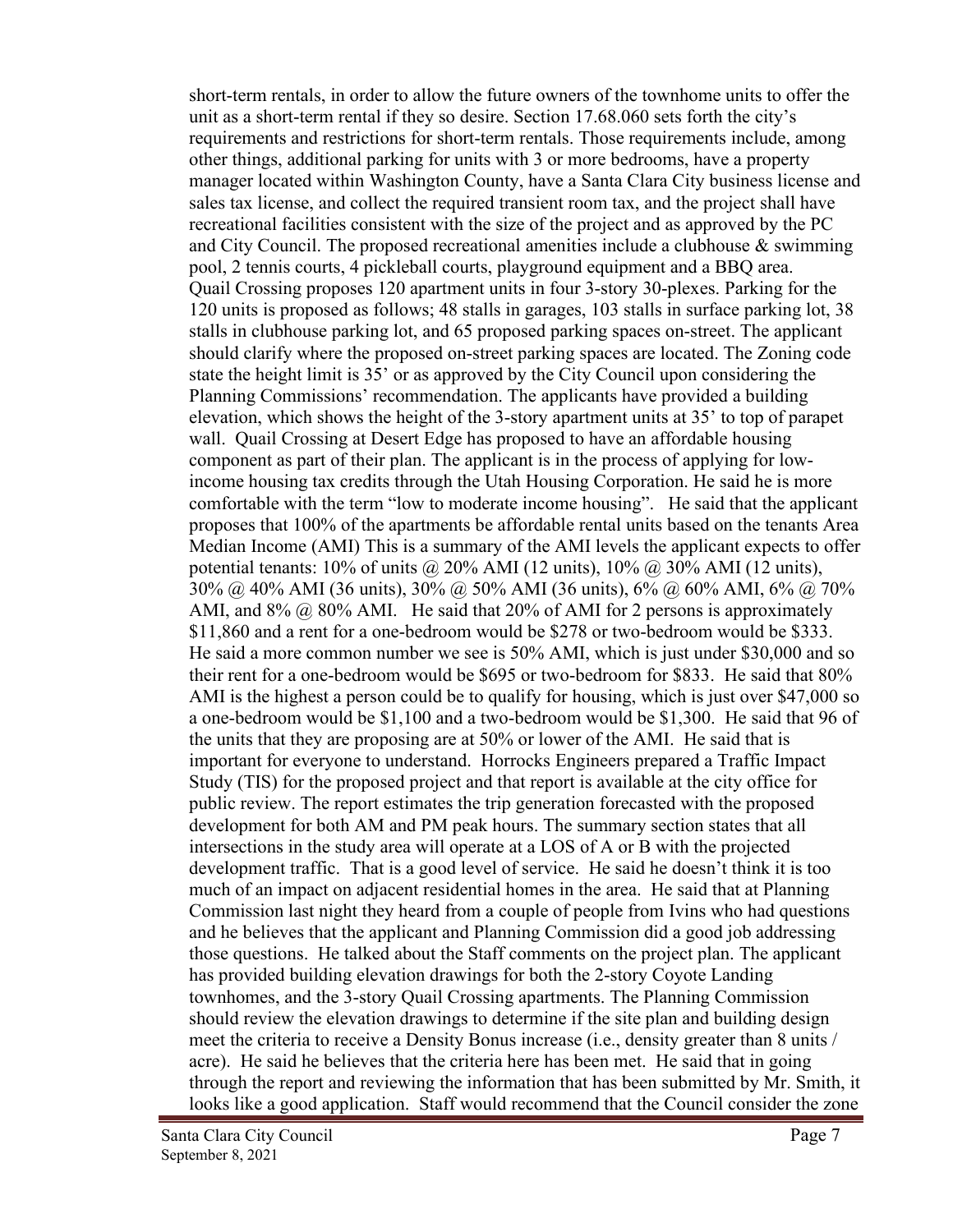change here from R-1-10 to the PDR as indicated in the Staff report. In addition, the Planning Commission did recommend approval to the Council for the zone change as well as the density bonus.

- Matt Ence said the Planning Commission also approved a conditional use permit for short-term rentals in the Coyote Landing portion of the project and so that has been approved and is subject to this zone change being approved by the City Council. - Leina Mathis asked about our ordinance for PDRs for short-term rentals. She said some of the parking requirements are only applicable if we consider it a self-contained unit. Where we have two different uses here are we considering it self-contained?

- Matt Ence said our short-term requirements also say that the short-term rentals have to be the entire project unless approved otherwise by the City Council so it is tied to what Leina is saying. He said he hasn't looked at that specific parking requirement, so he is not sure. If Council approves this, they would be approving the short-term rentals just to be in a portion of the project, which is required by the ordinance.

- Jim McNulty said that it states, "additional parking per unit with three or more bedrooms". The front-loaded do have ample parking with the two-car driveway and twocar garage. The rear-loaded alley units have a two-car garage. According to the analysis done by Staff there is plenty of visitor parking and other parking throughout the project itself. He said that some people will use it as a short-term rental and others will not. He said that he likes that the property manager will be located within the area, and they will receive a business license and we will be able to receive the sales tax and collect room tax and associated fees.

- Robert Smith, Applicant, said they have put a lot of time and thought into the parking. The required amount of parking for the townhomes and the apartments is 577. They are anticipating providing 710 parking spots and that does not include parking along North Town Road or along 400 East.

- Mayor Rosenberg asked if the parking that is shown within the apartment portion meet the apartment requirements. If you broke them into two, they would each provide adequate parking under the ordinance?

- Robert Smith said yes and each separately would meet the parking requirements.

- Leina Mathis said she is assuming that some of that is going to be covered to meet the ordinance as well.

- Robert Smith said they are anticipating having covered parking (1 stall per apartment) for the apartments even though it is not required.

- Leina Mathis said she actually thinks it is required. She referenced to Section 17.32.040.

- Robert Smith said either way they are planning to have covered parking. There will be 120 covered parking spots for the apartments.

- Mayor Rosenberg asked if the apartments share the amenity.

- Robert Smith said that is correct.

- Mayor Rosenberg asked if the people in the apartments have access to the amenities for the short-term rentals.

- Robert Smith said all amenities will be shared among the apartments and the townhomes. The apartments will pay HOA fees just like the townhomes will.

- Mayor Rosenberg asked what he anticipates the HOA fees are going to be.

- Robert Smith said he doesn't know if it will be two HOA's or just two different rates but the townhomes will have greater landscaping and irrigation costs and maintenance costs where the apartments will have very little so there will be two different tiers. He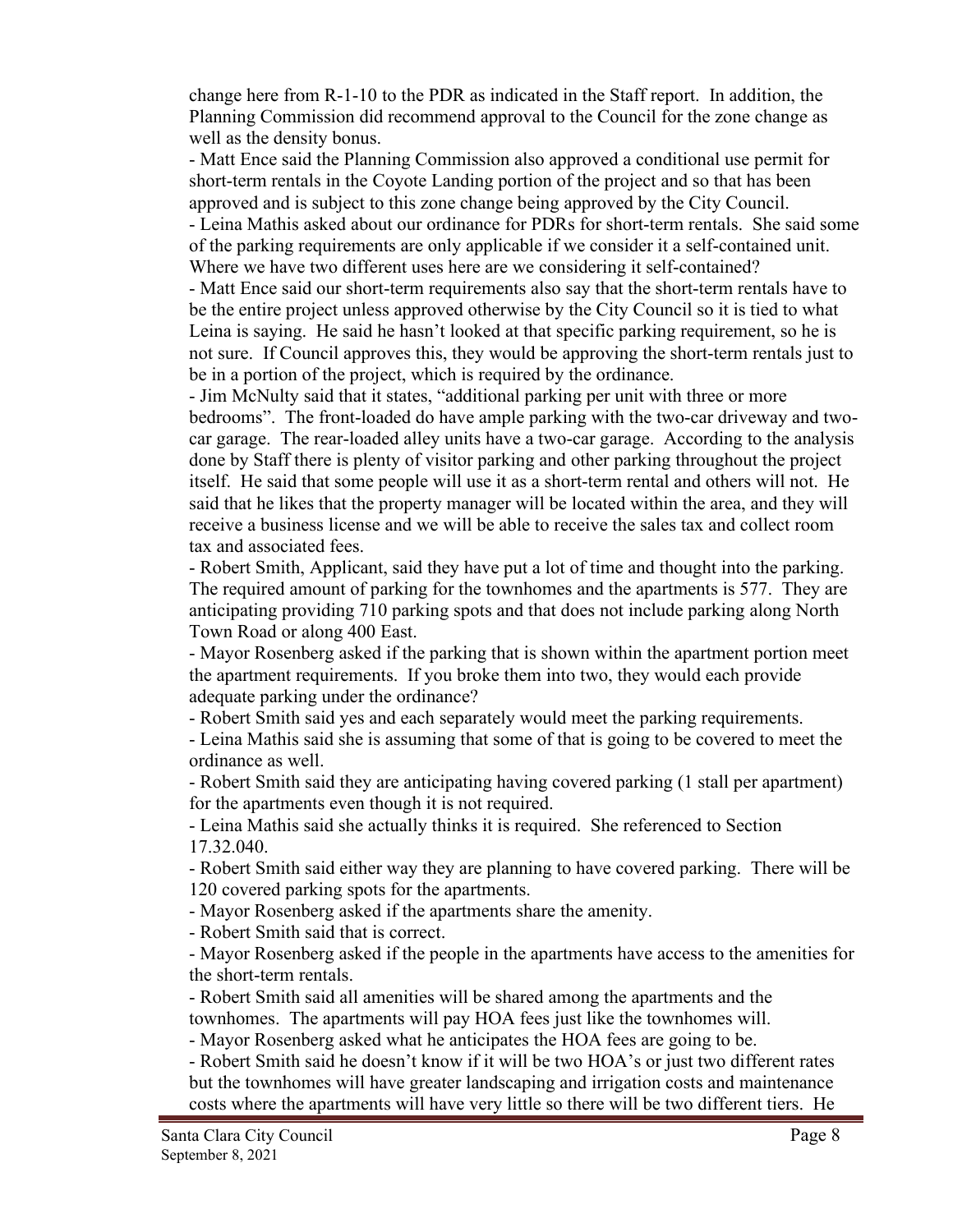said he would like to keep those low, just to cover the costs. He would like for the apartments to be \$25 a month fee.

- Mayor Rosenberg asked if anything is gated in there. Is it all open?

- Robert Smith said there are no gates on the roads. There is fencing around the perimeters.

- Ben Shakespeare asked about the RV and boat storage. He has a detention basin proposed around that. He said the less detention basin the more RV and boat area he will have. Is that the plan?

- Robert Smith said they don't have the detention basin engineered yet and don't know what size that is going to be there. He said there is wiggle room about how much parking is going to be needed. They are well over the parking requirements so there can be some adjustment with that detention basin and the parking. There is a small RV and boat parking area up in the north.

- Mayor Rosenberg asked if the existing RV area to the east of the proposed one as part of Arcadia will that be combined or separate.

- Robert Smith said it will be separate. These users won't be able to access the other one. - Jarett Waite asked if Fire has access to everything correctly with the different alleys and different entrances to the buildings. Was that discussed at TRC?

- Robert Smith said they adjusted the road width on one of the entrances for Fire.

- Mayor Rosenberg said the three-story has to be sprinkled as well.

- Jarett Waite asked Robert Smith to address the fencing plan and the open verses the closed. He asked if it was over doing it a little bit with our ordinance. He said we wanted it fenced so there was a separation between the two projects, but does there have to be fencing on North Town Road necessarily? Is that more of an enclosure requirement in our zoning?

- Brock Jacobsen said the North Town fencing is to maintain the continuity going down there from Arcadia and across the street at Paradise Village and Ocotillo.

- Jarett Waite said it is just railing, though. It is not an enclosed fence.

- Robert Smith said one of the comments made was that we would like to be seen so that was added. As they are front-loading houses it lends itself to that.

- Jarett Waite said some of the fencing isn't needed in certain portions. He said he can see that consistency is important.

- Mayor Rosenberg said he likes the fencing. It is a three-story building and there will be a lot of kids out in those areas around the building so a little bit of fencing will protect them from the street, so the play isn't spilling over into the street plus the uniformity of North Town Road where it is fenced on both sides all the way up and down the street. There are openings in the fence, which is reasonable when they are providing the parking on North Town Road for street-side parking. Anytime there is a front-load you are going to get people parking out in front. That is why there is not fencing along 400 East in front of the short-term rental buildings. Those are front-loaded buildings. Hamblin Parkway is obviously going to have a wall. He said if you were to put an apartment project in any other neighborhood you would have to put a wall around it, some kind of a separation barrier between the adjacent use. We do have single-family residential across the border in Ivins, across the street on 400 East. There is a wall on 400 East on the Ivins side.

- Jarett Waite said he thinks the design meets the criteria for the bonus density. There is varying roof heights and materials. He said it meets exactly what the ordinance is asking for in both projects. It states that the applicant should clarify where the proposed on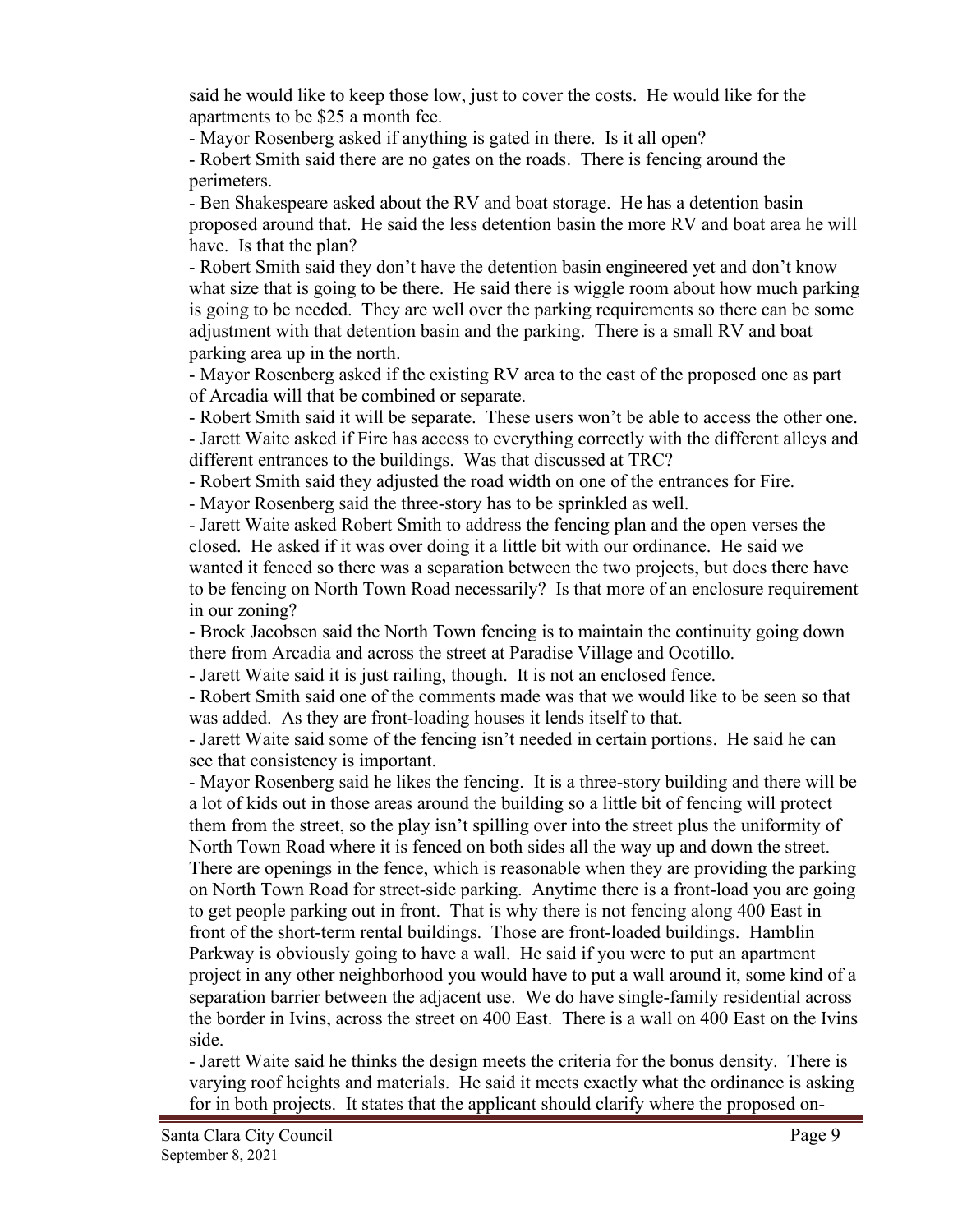street parking spaces are located. Did we see that in that parking plan?

- Mayor Rosenberg said the on-street portions are on 400 East and North Town Road. - Robert Smith said there is on-street parking within the project. They are the blue areas. He said they don't intend to stripe them, but those roads would accommodate someone to park there. They did not count the 400 East and North Town Road parking as part of their parking.

- Leina Mathis said we know when people come down for short-term rentals they bring their boats, their toy haulers. She said her preference would be to not have them parking out on the street and that they park on the inside on-street parking.

- Robert Smith said that is part of what the on-site management will do to enforce the CC&R's and rules they have in place. They have learned to do this at Arcadia where they have an orange sign, they put on someone's windshield when they park on the street. A lot of times they park there to unload. He said they anticipate they will do the same thing here. They will let them know well in advance where to park with their boat or trailer.

- Mayor Rosenberg said they have incorporated the pop outs on 400 East and North Town Road to protect those parking areas.

- Jarett Waite asked if they have looked out how many people they could have in the clubhouse or pool. What percentage?

- Robert Smith said the clubhouse and pool and spa aren't designed yet. He said it will be a similar size of Arcadia. It will be a good size. It will be in the hundreds of what we can fit in there. That is one of the reasons they will provide multiple amenities. He said all the amenities will be built as part of Phase 1.

- Matt Ence made a couple of comments on the ordinance he drafted for this. He said he included two conditions in the draft ordinance. One of which is that this project would qualify under the Utah Housing Corporation low-income housing requirements. He stated that given the change that we made ordinance before this, he is okay taking that condition out since it is now covered generally under the ordinance. He said he would recommend if Council were looking to approve the ordinance that we remove that condition. The only remaining condition would be the condition that states that the use of dwellings as short-term rentals would be limited to the Coyote Landing site of the property.

**Motion to Approve a zone change from Residential R-1-10 to Planned Development Residential for Deserts Edge project on 20.7 acres located east of 400 East and north of North Town Road and approve Ordinance 2021-13 with the suggested changes by Matt Ence, City Attorney. The subject property abuts Ivins City to the west and to the north. Robert Smith Applicant. Motion by Jarett Waite, seconded by Ben Shakespeare.**

**Voting Aye: Denny Drake, Jarett Waite, Ben Shakespeare, Wendell Gubler and Leina Mathis. Voting Nay: None.**

**Motion Carried.**

# **6. Reports:**

# **A. Mayor / Council Reports**

Ben Shakespeare: - He got a message from the Santa Clara Princess  $2<sup>nd</sup>$  Attendant asking about ribbon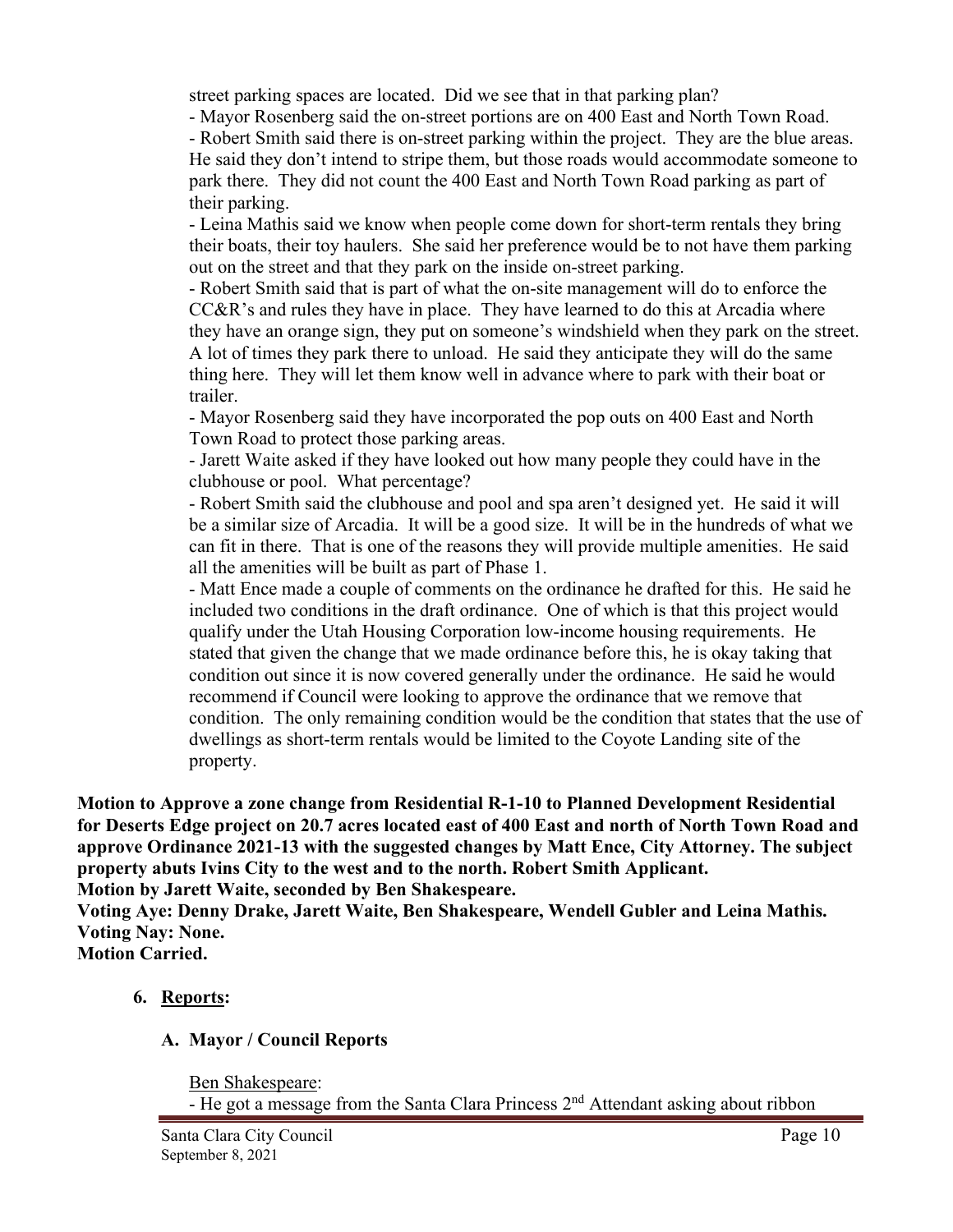cutting and places we would like the Princesses to be for Swiss Days. Where would we like them to be and do we want them to attend the Constitution Day program?

- Mayor Rosenberg asked Ben to contact them and let them know. There may be an opportunity for a closing number if one of the Princesses could sing. We would love to have them at the Constitution program for sure.

- Ben Shakespeare said he will let them know.

- Mayor Rosenberg said the Swiss Days Committee should have assignments for them also.

- Brock Jacobsen said that usually Lanie and Brooke have assignments for them, but he will follow up with them to see if they are working with Monica on it.

- Mayor Rosenberg said if we could get a song for the Constitution program that would be great.

- Ben Shakespeare said he will follow up on that. He also said he was invited by the Chamber for a presentation by the Urban Land Institute which was great. There were 8 or 10 from various cities that attended that.

- Ben Shakespeare said he had a Flood Control meeting yesterday.

- Mayor Rosenberg said that for every dollar we put in we get about \$3 of Federal aid. He said there is \$35 million in projects, and we have \$24 million in Federal, State, and local aid to offset the cost of that.

- Ben Shakespeare said they went through the 5-year plan. He said he likes what we did tonight with the ordinance on water. It will give us time to attack this. He said he is not in favor of the multiple meters. He talked about doing a common irrigation meter that services an entire project. He said even with the Lake Powell pipeline we are going to be short of water. We have an area that can grow between 700,000 to 800,000 people through this entire County that would be serviced and a pipeline that will get about half that, so we are going to have to think of additional options. He said maybe there is an opportunity with the Graveyard Wash to take wastewater and get treated water back here or maybe treat it ourselves. We have the ability. It may be worth a discussion with that reservoir going there to see what that cost and what that impact would be and have that discussion. We are going to have to look at water. There is some low-lying fruit there. - Mayor Rosenberg said that Ivins hired Bowen Collins to look at a feasibility of doing a plant that would service Ivins. They actually looked at Ivins and Santa Clara both combined and did not see an advantage to include Santa Clara. He said he thinks their numbers came back and they are not even going to do that. We can probably request copies of the report and review that. There are some issues with permitting and getting the discharge permit required and the environmental requirements and site location. We can pull that information up and get copies of reports and talk about it as potential options. He said that everything is on the table right now. We will hopefully get that ordinance in the next couple of weeks and be able to see some specific impacts and have some discussion with the other cities. He said he knows there are some similar concerns that Ben raised. They want to get this done and get it done in a hurry, but it is going to take a lot of work to get where they are today to an ordinance that 's approved unilaterally across all the communities. There is a bunch of work that has to go into that. He said at the least we are going to file on the discharge water that is discharged to the river so that it is in our name and then negotiating transmission from the plant back into the community to put that reuse back into our secondary system is something we can talk about. He said he wants to understand the pipeline and how it was funded and why St. George thinks they own it all. He said there are a bunch of questions he has similar to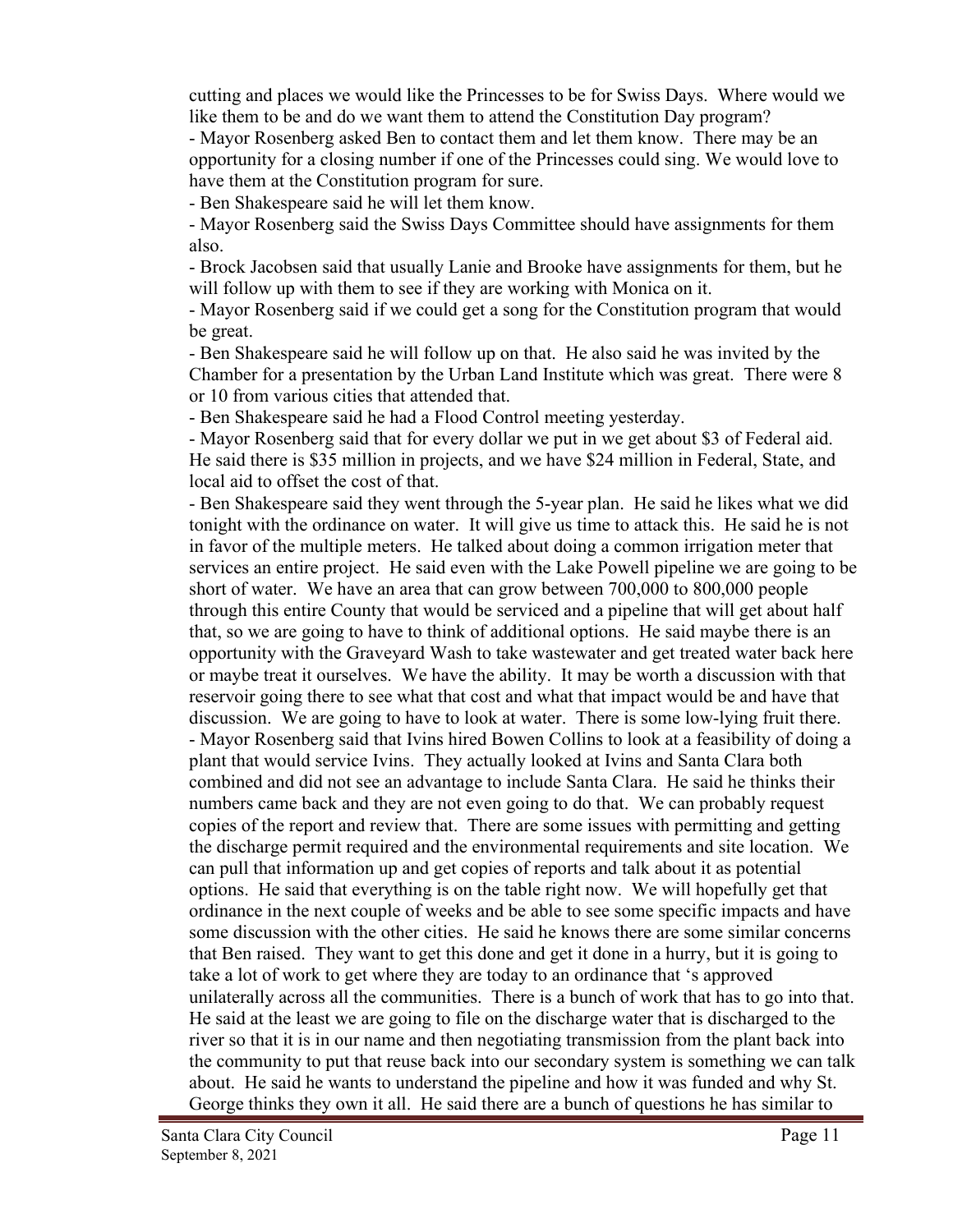those types of things.

- Ben Shakespeare said with the Conservancy District we are the only ones that don't have a seat at the table. He asked if he was wrong on that.

- Mayor Rosenberg said we are not the only ones. There is five members of the Board. Before they were major irrigation companies in the area then they switched it over and put elected officials into those roles. Jim Ence was on it representing the Santa Clara Canal Company for a number of years and when his term rotated out, they appointed Mayor Hart from Ivins to serve in that replacement role. Ivins didn't have a seat at the table prior to that. He said he feels comfortable that the Mayor of St. George and Ivins and Washington are not going to do anything to hurt Santa Clara. He said we meet together multiple times every month as a group and talk about the issues that are facing the Water District and the Transportation Planning Authority and everything else that is going on down here. He said he would like to see Santa Clara have a seat but not one of the existing seats because we are being fairly well represented as a group on that Board. He said it could be expanded going forward to include some additional seats. The four largest populated cities are represented. He said the existing Board does a pretty good job representing all of the County and they are all approachable. If we have an issue, we can go to any one of them.

- Denny Drake said when he was County Commissioner, they appointed their own Board, and no one had any representation or responsibility to the people, so he pushed to get elected officials on the Board, so the people have a sounding board. He said it is not easy to change because it is a State legislated Board, and they dictate the numbers. Whenever there is a vacancy, they are supposed to review with the mayors to determine who gets put on that Board. It is better now because there is a responsible person there that has to answer to the people they represent. We have no say as to what the Water Conservancy District does unless we have Board representation and people on the Board that we feel good about. They are a quasi-public entity set up by the State Legislature totally. Other than the appointment to the Board by the Washington County Commissioners there is no other oversight for the County on the Water Conservancy District.

- Ben Shakespeare said our mayor is probably the most qualified to be on the Board. We are going now to another level of water. We are competing with States and so to have that Conservancy at the top of its game is going to be involved because we are literally competing for that. He wants to make sure that the decisions we are making are good decisions and are cost effective.

- Denny Drake talked about the regional sewer plant. The bill was footed by St. George City. We were able to participate in building a line. We pay a percentage. Initially what water we sent there was ours to come back with the reuse line. What we are talking about doing is basically what we have already supposedly have some kind of agreement that allows us to bring that water back to the city.

- Ben Shakespeare said it would be more affordable for us to find out the pumping costs to get it back here because that is what they are asking for.

- Mayor Rosenberg said because of what Rosenberg Associates does in the County there is a tremendous opportunity for conflicts, which takes him out of the voting position. He said when those large population numbers really come to be we are done and out of the game and built out and the impacts to us of those water projects 50 years from now are going to be a lot less on our individual residents then on those residents of growing centers that are going to be developed.

- Denny Drake said there are some issues that are going to put some limitations on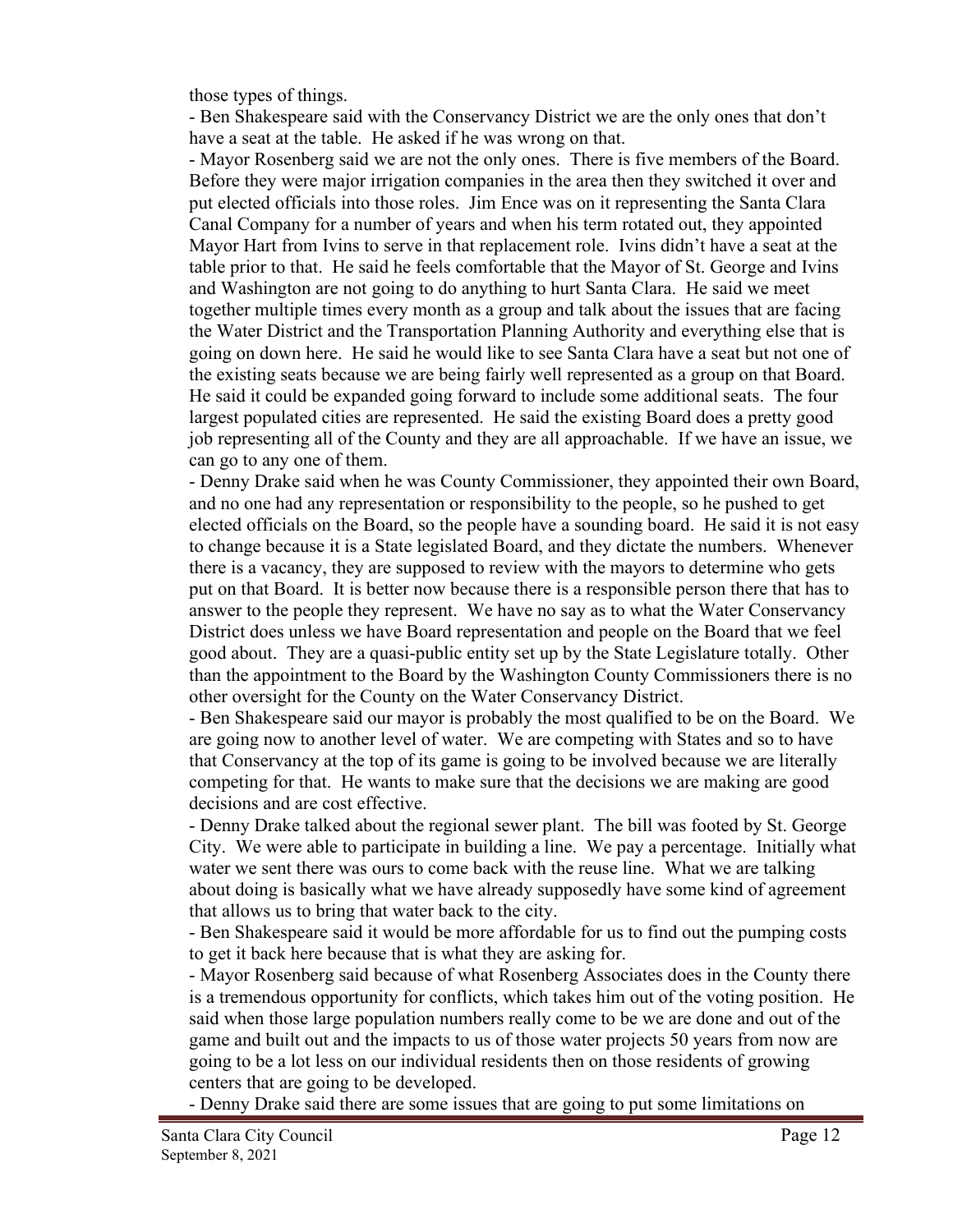growth. There is only 17% of Washington County that is private property. Populationwise if we can get the water, we are going to get the number (of growth), but do we have the landmass to be able to do that?

- Jarett Waite said that came up in a presentation today at the Chamber convention. The Kinsey-Gardner Institute looked at General Plans and available land and came up with the number of 825,000 was their estimate. They said it required quite a bit of density to get there. That is what the General Plans pointed to.

- Denny Drake said that is where we need to be looking. We need to be establishing what our limitations are concerning water usage in Santa Clara.

- Ben Shakespeare said with good secondary we could probably build out with what we have.

- Denny Drake said there is another source of water in Santa Clara. He talked about putting a pond in and collect what is being pumped away from homes on the Heights and in the springs along the edge of the hill we could fill it.

- Ben Shakespeare said it is coming and wants City Council to think about it and talk to Dustin.

- Dustin Mouritsen said he found the agreement. It is a 25-year agreement, and it was last signed in 2013 and it states that the water is ours if we have an infrastructure to put it in and if we don't it is St. George's. He said they have been pumping reuse water all summer. That is why Gunlock is half full. Most of our secondary water is reuse water right now.

- Denny Drake talked about requiring secondary to be put in project plans then we can pump that reuse water to every project we have. It will already be there and paid for by the developer.

- Mayor Rosenberg said that is part of why we did the temporary ordinance tonight. We have infrastructure in these newly developed areas that we can do that, but we have to connect them up. We need to do a Master Plan for a secondary system because it is still brand new to the city, and we need to get with the irrigation company, and we need to look at it from all different directions. We don't have the capital improvements to bring back the reuse water and if we wanted to go to the expense of a pump station and a line and a treatment plant, we could have our full allotment of what we send to them. That would be cheaper than a treatment plant and would be a lot less on the permitting side to make that happen. We can start having those discussions. He said the Graveyard Wash is controlled by the City of St. George and they have to open the door to allow us to get in there. Those are conversations we can be having.

- Leina Mathis asked what happens to our entitlement of the water after the 25 years. - Dustin Mouritsen said the contract just keeps getting renewed. He has found two contracts.

- Mayor Rosenberg said that the irrigation companies, the Water District, and the cities all have to get together and work on the west side. The west side is unique from the other areas in the County, and we are going to have to get some real cooperation going. There has been a willingness to do that on the part of the cities. The Water District is meeting with the irrigation company so we will see what happens that way.

# Leina Mathis:

- She attended the City Alliance meeting. It is a program administered by Dixie State University in partnership with local cities where they provide students the opportunity for working real-life experiences to come and work within a city and help meet some of our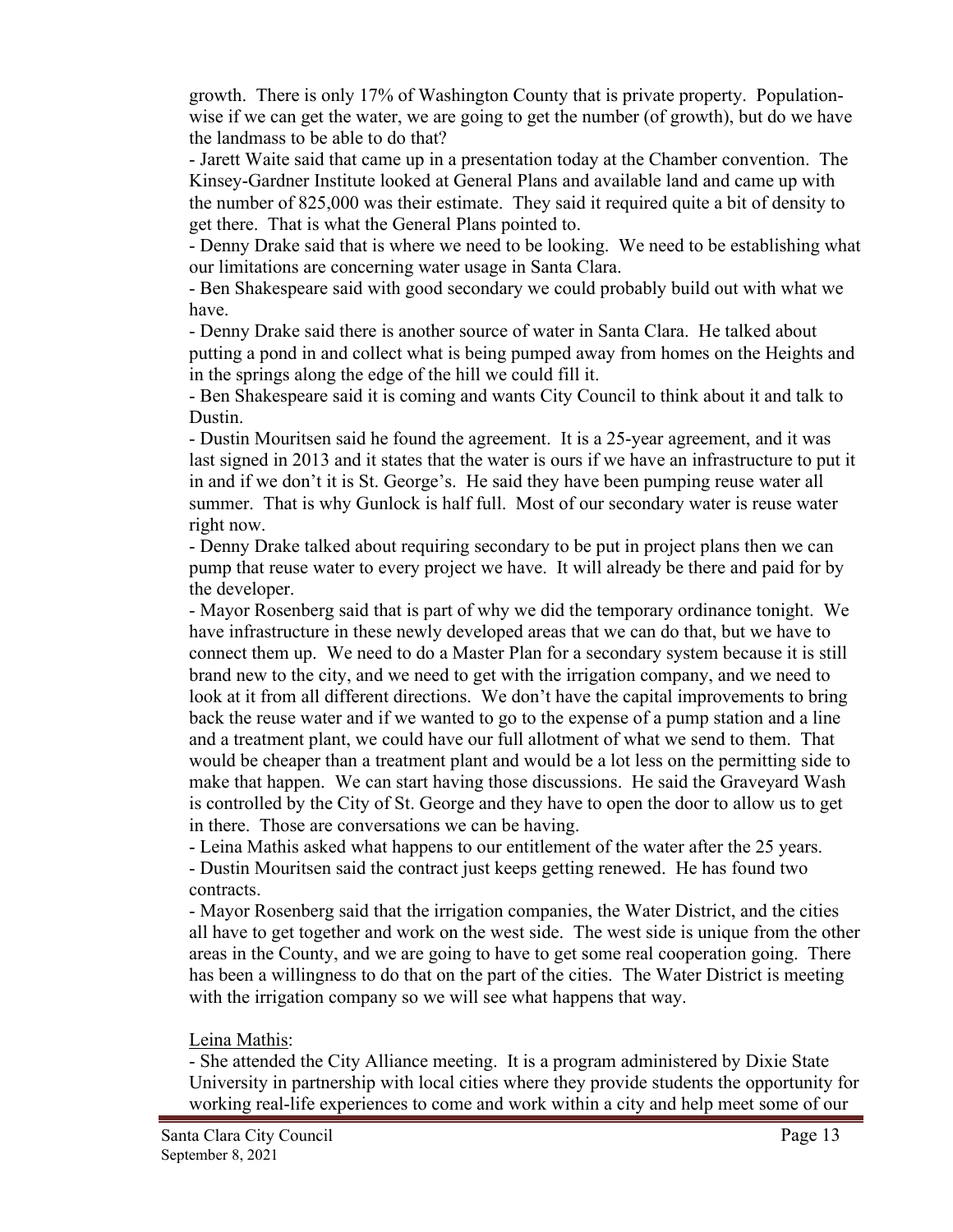needs at no cost to us. They are looking for a city to work with. It is a 3-year commitment. Those applications are due in September (this month). Mayor Rosenberg has the information, and she recommends that we apply for to be considered one of the cities for this year. She will get the mayor the information on the actual application. - She talked about the formal appointment of Mimi McKenna to the Heritage

Commission. She asked if this needed to be on the agenda for Council to approve. - Mayor Rosenberg said he doesn't think it has to be on an agenda. The Council just needs to give their agreement.

- Matt Ence said he thinks the mayor can just appoint them.

- Mayor Rosenberg asked Council if they were okay with this. He said she will do great.

- The Council all gave their consent.

#### Jarett Waite:

- He shared more from the Chamber Convention that took place today. The numbers from the Washington County census came out and Santa Clara's growth from 2010 to 2020 was just over 40%. The whole County was a 30% growth rate in the same time frame.

- He had a meeting with Kyle Hafen yesterday about his project on Gates Lane. They went over the ordinance. He still held that the sketch plan was all he needed to present to the Council. He said he was very clear to him that if he is going to come to Council, he needed to have a project plan. He explained to him why.

- He asked who is monitoring our municipal election signs. There are a couple in spots that aren't allowed.

- Brock Jacobsen said that as Staff is out and about, they take notice and then lets us know.

- Mayor Rosenberg said they can't be on City property or inside the public right of way. - Brock Jacobsen said there was some discussion because a person did a Swiss Days

banner, and she is a candidate, so we talked with Matt about it. Lowry Snow does one every year. There was a discussion about how we allowed him to do it over the years so what do we do with someone who is a local candidate and wants to do one. So, we made the decision that we have allowed it over the years, and we don't have anything formal that says "no", so we allowed that candidate to purchase and be a Swiss Days sponsor and do a banner.

- Matt Ence asked if we are talking about regular campaign signs or Swiss Days banners.

- Jarett Waite said he is talking about campaign signs.

- Matt Ence said there hasn't been any change to that.

- Brock Jacobsen said they will get out there and find them and remove them if they are in the wrong spots.

Denny Drake:

- Swiss Days is moving forward. We have found an announcer for the parade. Everything is going to be fantastic.

Wendell Gubler:

- Nothing to report.

Mayor Rosenberg:

- Reminded the Council to get with Brock on the League of Cities for registration.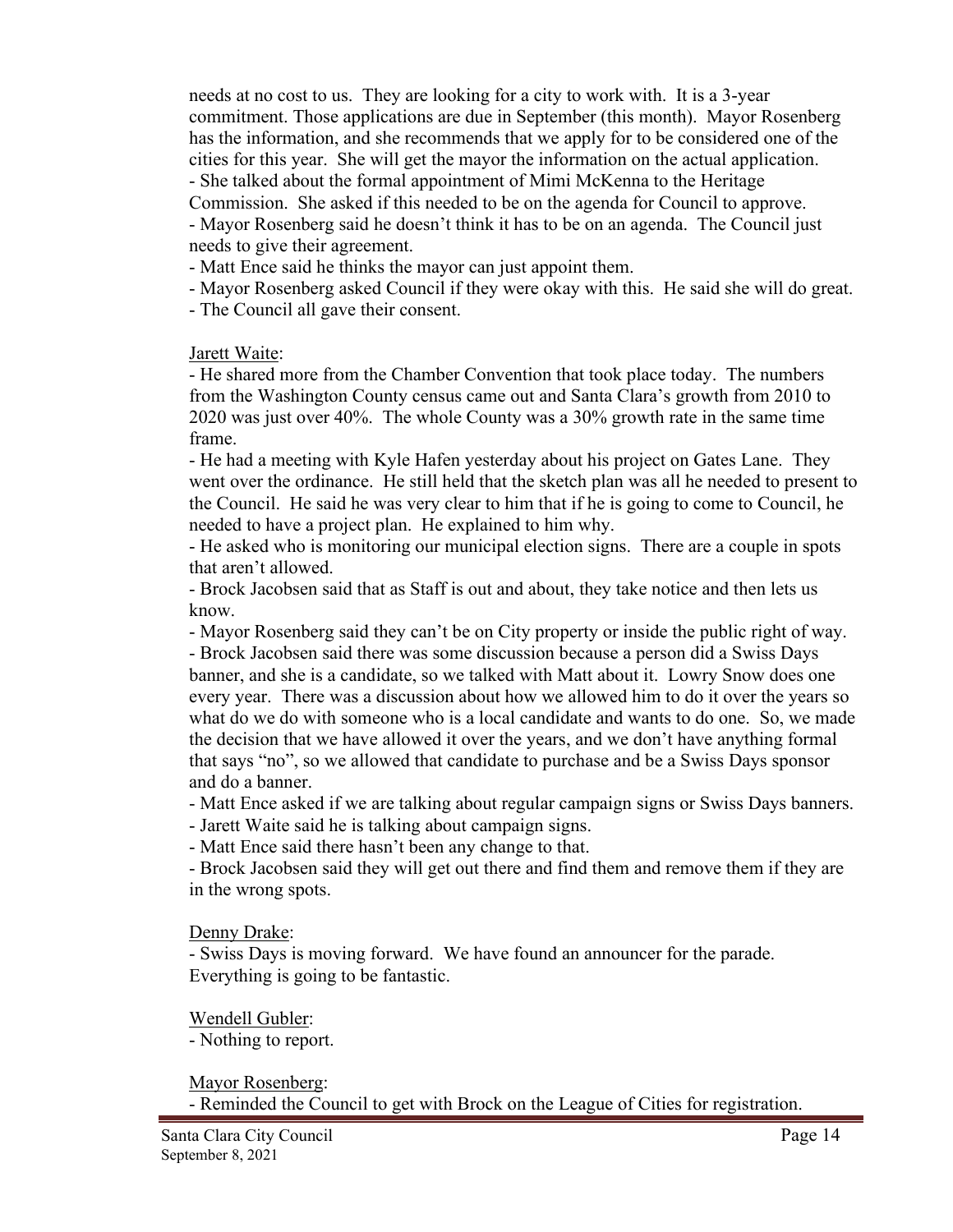Brock Jacobsen:

- Before the pancake breakfast on Swiss Days a couple of the Council will need to take the food handler's permit training to be compliant. He told the Council to go to swuhealth.org for that.

- He had a message from Gary Hall that UAMPS is doing a workshop on Tuesday starting at noon prior to League of Cities.

- He said our auditors completed their fieldwork last week.

- He said they met with all the Staff today and followed up on all their assignments for Swiss Days. Everybody is ready to go.

- We have hired a new Building Official and he will be starting on October 11. We will be fully staffed.

- Jarett Waite asked if any of the Planning Commissioners are coming to League of Cities.

- Brock Jacobsen said no. He said he doesn't know if it was ever mentioned to them. He said we are happy to reach out to them. The problem might be in getting them rooms. For the future we will make sure they are aware well in advance.

# Chief Flowers:

- He said a couple of months ago he came to Council with their accreditation process. He said they came out three weeks ago and gave us our first go-over and they found about 14 things out of 179 and so we corrected all of them and they came in today and gave us our final inspection and they have approved us for accreditation. It puts us as a best practice organization. It is a big, big deal and people from the Utah Chief's Board will come in and talk to Council about the process. He said they are really pleased. He said they interviewed about 15 of our employees and spent an hour with him at the end. He is happy to report that everyone is satisfied and not looking to go anyplace else. Council will be getting a final report. He complimented Sergeant Studdley and the work he has done on this.

# Gary Hall:

- He sent an email out on the rate increase and told Council if they have any more questions or presentation to get with him. Mark Beauchamp will do a presentation on the power cost adjustment. That will help us decide how we want to implement it. - Mayor Rosenberg asked if the numbers Mark put together include the new bond and the carbon free stuff.

- Gary Hall said yes.

- Brock Jacobsen talked about the reserve fund and finding out where we are comfortable at. It seemed low for his comfortability. He said they are planning on bringing this back to the next work meeting for discussion.

# **7. Executive Session**:

# **8. Adjournment:**

Motion to adjourn by Denny Drake. Seconded by Jarett Waite with all members present voting aye. Meeting Adjourned at 6:59 p.m.